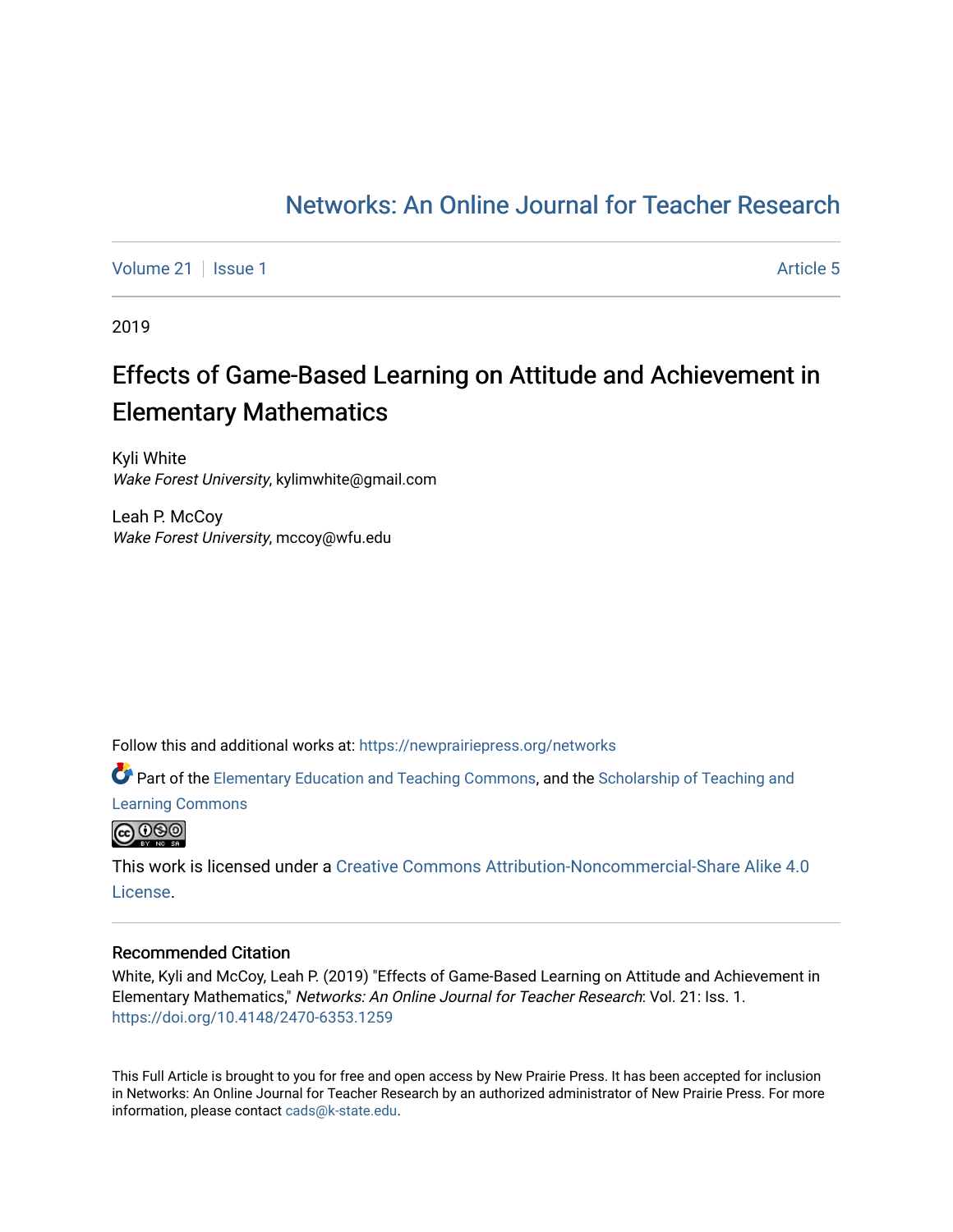#### **Effects of Game-Based Learning on Attitude and Achievement in Elementary Mathematics**

#### **Abstract**

Games-based learning involves instruction with realistic game experiences (Cicchino, 2015). This action research study explored game-based learning as fifth grade mathematics students completed a brief unit on ordered pairs utilizing game-based lessons. Attitude and achievement data were collected mainly by surveys, content tests, student interviews, and field notes. Additional information included in the teacher-researcher analysis consisted of classroom photographs, videos, and student work samples. Results revealed that student attitudes improved both toward the lessons and toward math in general. Similarly, achievement improved for all students across the unit. Analysis of the narrative data produced three themes. First, the students acquired a growth mindset (Boaler, 2016) that fostered a positive work ethic. Second, student partner work helped them to develop problem solving skills. And third, the games engaged the students. In summary, students showed significant improvements both in their attitudes about math and their achievement in ordered pairs.

Many students begin to develop negative attitudes about mathematics during their first few years in the elementary classroom (Leroy & Bressoux, 2016). By the time these students reach the fifth grade many of them inherently struggle at math, simply because they do not learn best through the common process of rote memorization. Rather they would better succeed through a process that is exploratory, collaborative, and challenging (Kebritchi, Hirumi, & Bai, 2010). Leroy and Bressoux (2016) note that when elementary students struggle, these attitudes about mathematics can be toxic to a productive atmosphere, fostering low motivation and drive. Boaler (2016), one of the leading researchers on students' mathematics motivation, believes "the difference between those who succeed and those who don't is not in the brains they were born with, but their approach to life, the messages they receive about their potential, and the opportunities they have to learn" (p. 5).

Researchers assert that most students' dislike for mathematics stems from the way that the subject is presented in the classroom (Boaler, 2014; Dossel, 2016; Hunt, 1985; Reyes, 1984). The current presentation of mathematics in many elementary school classrooms relies on the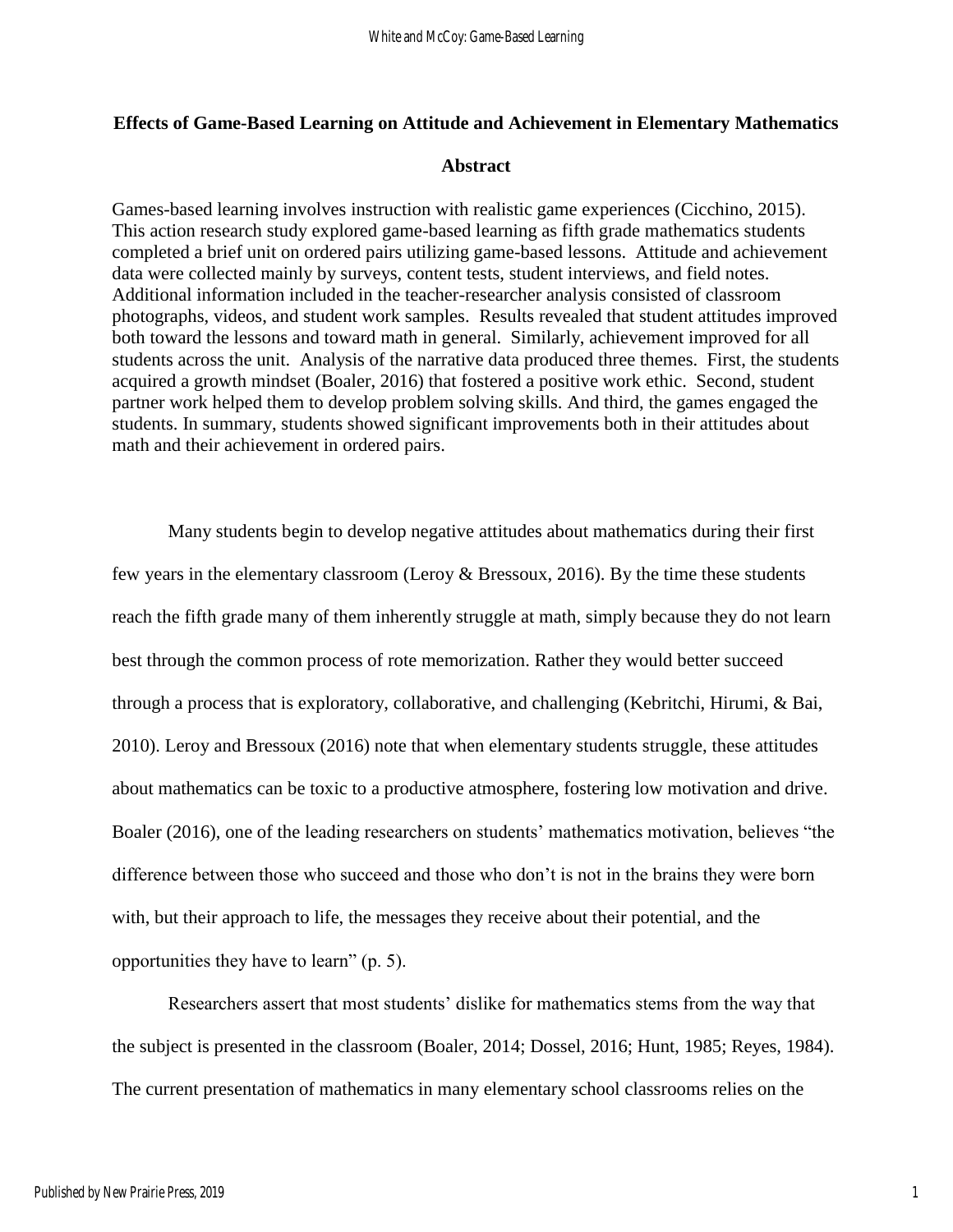sequential description of mathematical concepts, followed by repetitive drill and practice to master specific content (Olson, 1999). This rigid structure leads students to view math as a chore that needs to be completed, rather than a puzzle that needs to be figured out.

Many elementary students develop mathematics anxiety, or "a feeling of tension, apprehension, or fear that interferes with math performance" and begin to dread the time of day devoted to the subject (Hunt, 1985, p. 32). Students can develop a fixed mindset about mathematics, believing that they are either inherently successful at it, or they are bad at math (Boaler, 2016). Moving away from these "fixed" practices can not only help change the way that students view mathematics, but also the way that they view themselves.

Findings by Linder, Smart, and Cribbs (2015) suggest successful mathematics instruction is centered on student interests and experiences. Children are naturally inquisitive by nature, interested in the process of solving puzzles and trying to work things out. Guided discoverylearning in the classroom entails the teacher's introduction of a complex problem which the students are able to work together to solve (Janssen, Westbroek, & Van Driel, 2014). This process of social scaffolding, helps the students to "become more motivated, develop flexible knowledge, and learn how knowledge is developed in a specific domain" (Janssen et al., 2014, p. 67). Another classroom activity that promotes student-driven exploration is the use of gaming in the classroom. Serious games, which are defined as games that were created with the purpose of education in mind, help to increase student engagement and motivation (Young et al., 2012). Other researchers (Cicchino, 2015; Habgood & Ainsworth, 2011) have concluded that gamebased learning (GBL) can be very effective for the development of student intrinsic motivation and critical thinking in the classroom.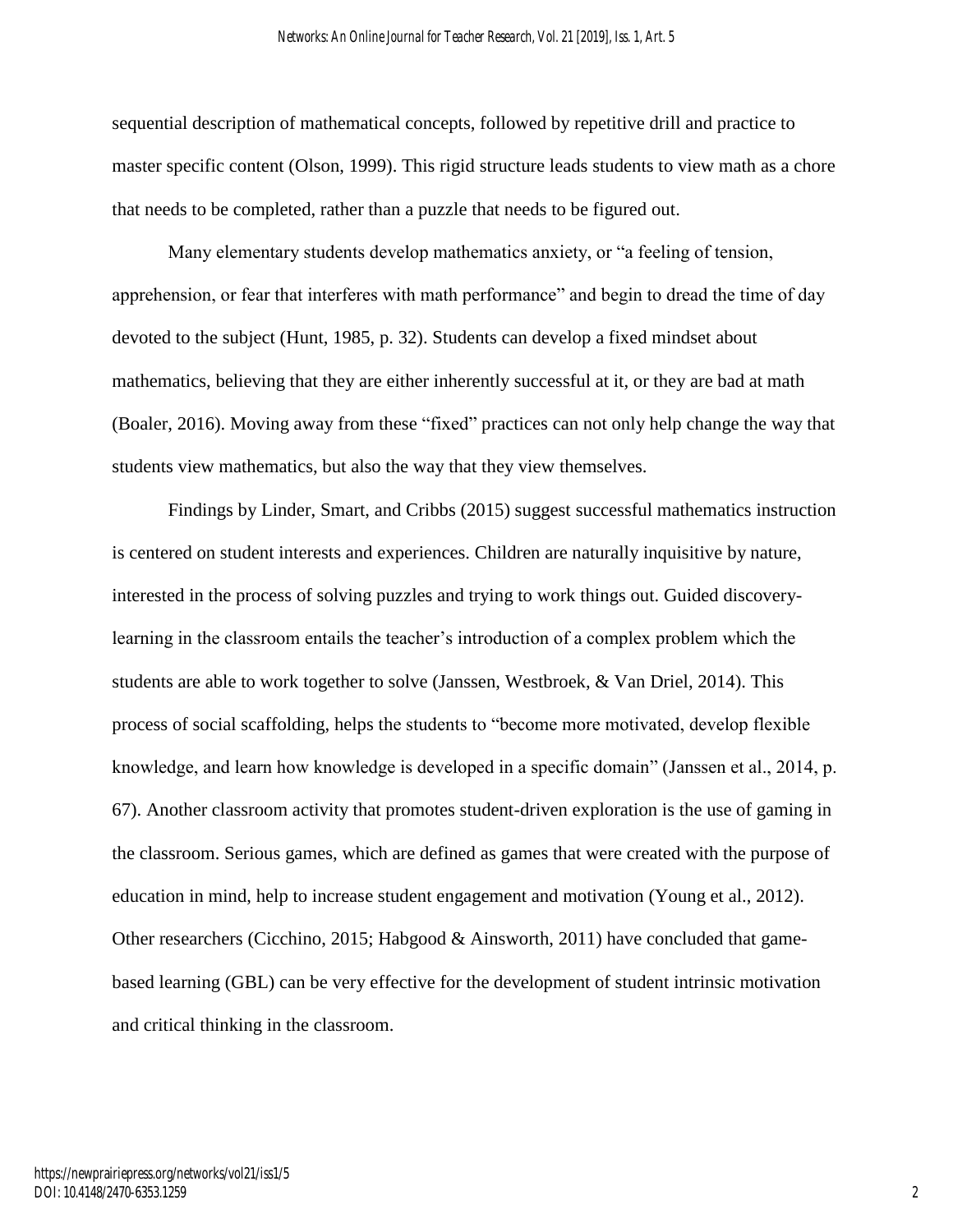Serious games target the intrinsic motivation of students, relying on their internal drives for competition, interaction, and creativity. According to Vygotsky (1978), children are inherently social beings who learn best through investigation, and interaction with others. GBL is founded on this principle of social interaction, as serious games give students opportunities to explore concepts through the form of competitive exploration. Research has examined the effect of competition on learning. Results from recent studies have found that competition improves motivation and cooperation, and ultimately learning outcomes (Burguillo, 2010; Cagiltay, Ozcelik, & Ozcelik, (2015).

In one study, Kebritchi et al. (2010) examined the effects of incorporating serious GBL into the pre-algebra math classroom. According to the classroom teachers in this study, the use of serious gaming was effective because the games were experiential in nature, offered a new way to present and experience learning, gave the students context and motivation to work on the mathematics concepts at hand, and made math fun.

The purpose of the current action research study was to study the effect of game-based learning for fifth grade mathematics learners. Given the potential positive effects of game-based learning instruction as identified by the related literature, the teacher-researcher determined to implement and examine the use of serious gaming activities in fifth grade mathematics. Specifically, she studied the topic of ordered pairs and the effect of serious gaming activities on student attitude and achievement.

#### **Methodology**

This action research study was conducted at a public elementary school in the southeastern United States with a standard-level fifth grade math class. The first author was the teacher-researcher, and this study was an extension of her normal work in the classroom. The

3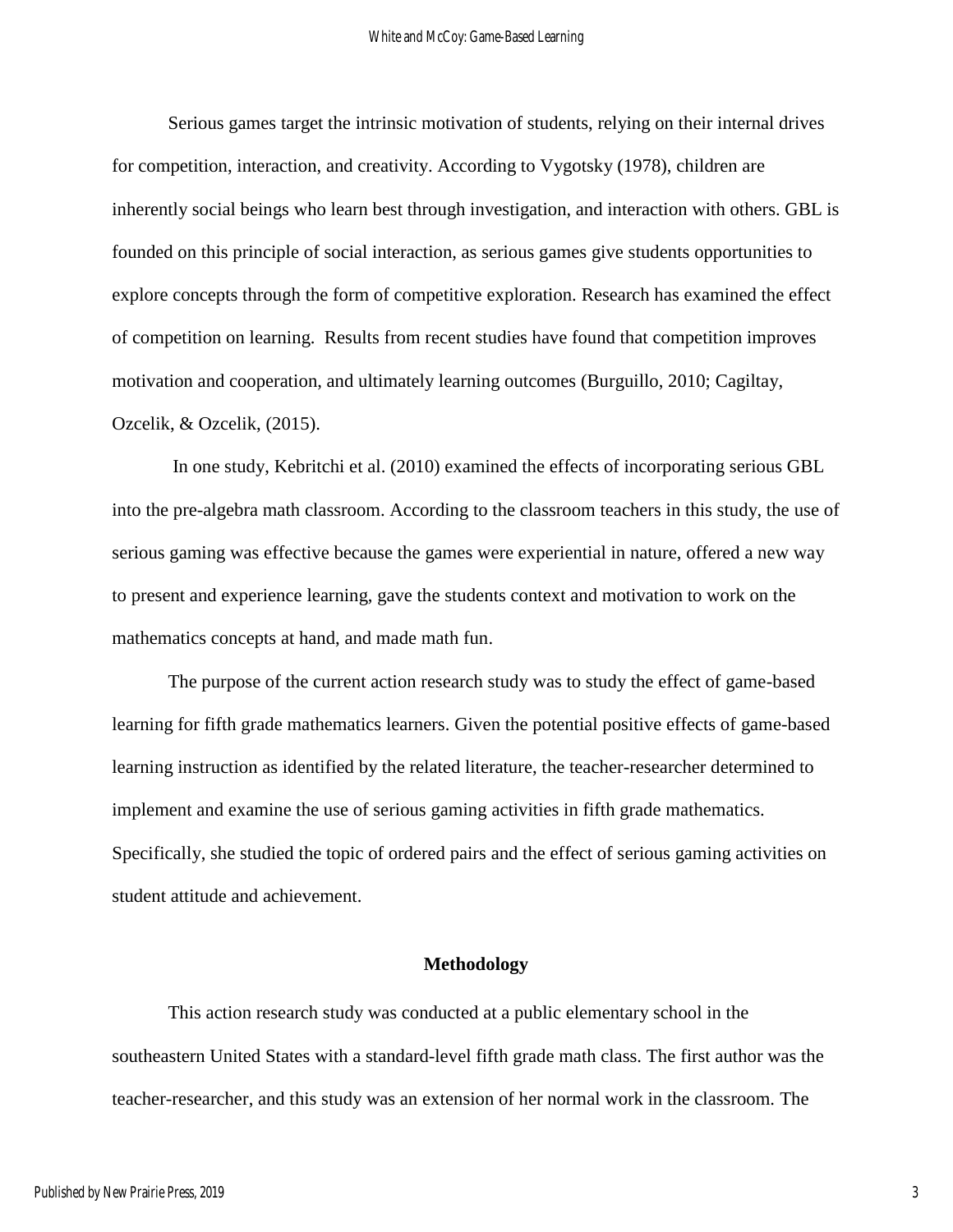class had twenty-seven students, and the study used data from the twenty-four students who returned signed informed consent and assent forms with permission to participate in the study and were present each day. The demographics of the sample included Caucasian, Hispanic, African American, and Asian/Pacific Islander students, and were split evenly among genders with twelve males and twelve females.

The treatment period for this research study spanned the course of five school days. The first and last days of the study were used for pre and post assessments and attitude survey administration. Student interviews were conducted on the final day. Each interview lasted between five and ten minutes and included questions such as, "How do you feel about math in the classroom?" "What have you thought about the game-based learning we have been doing?" and "What has been your favorite/least favorite activity?" These semi-structured interviews were audio recorded and then transcribed.

The middle three days were designated as instructional days to incorporate principles of game-based learning into classroom instruction. The periods of math instruction lasted sixty minutes each. The instructional activities were designed and sequenced by the teacherresearcher, based on the North Carolina Standard Course of Study. Specifically, this series of lessons addressed Standard 5.g.2: Represent real world and mathematical problems by graphing points in the first quadrant of the coordinate plane, and interpret coordinate values of points in the context of the situation (NCDPI, 2017).

During Day 2 (the first day of the game-based learning instruction) students viewed the video, *Coordinate Plane Song: Ordered Pairs Rap for Kids* and clarified the vocabulary that was presented in the video. Next, after brief instruction, the students played *Battleship* to reinforce

4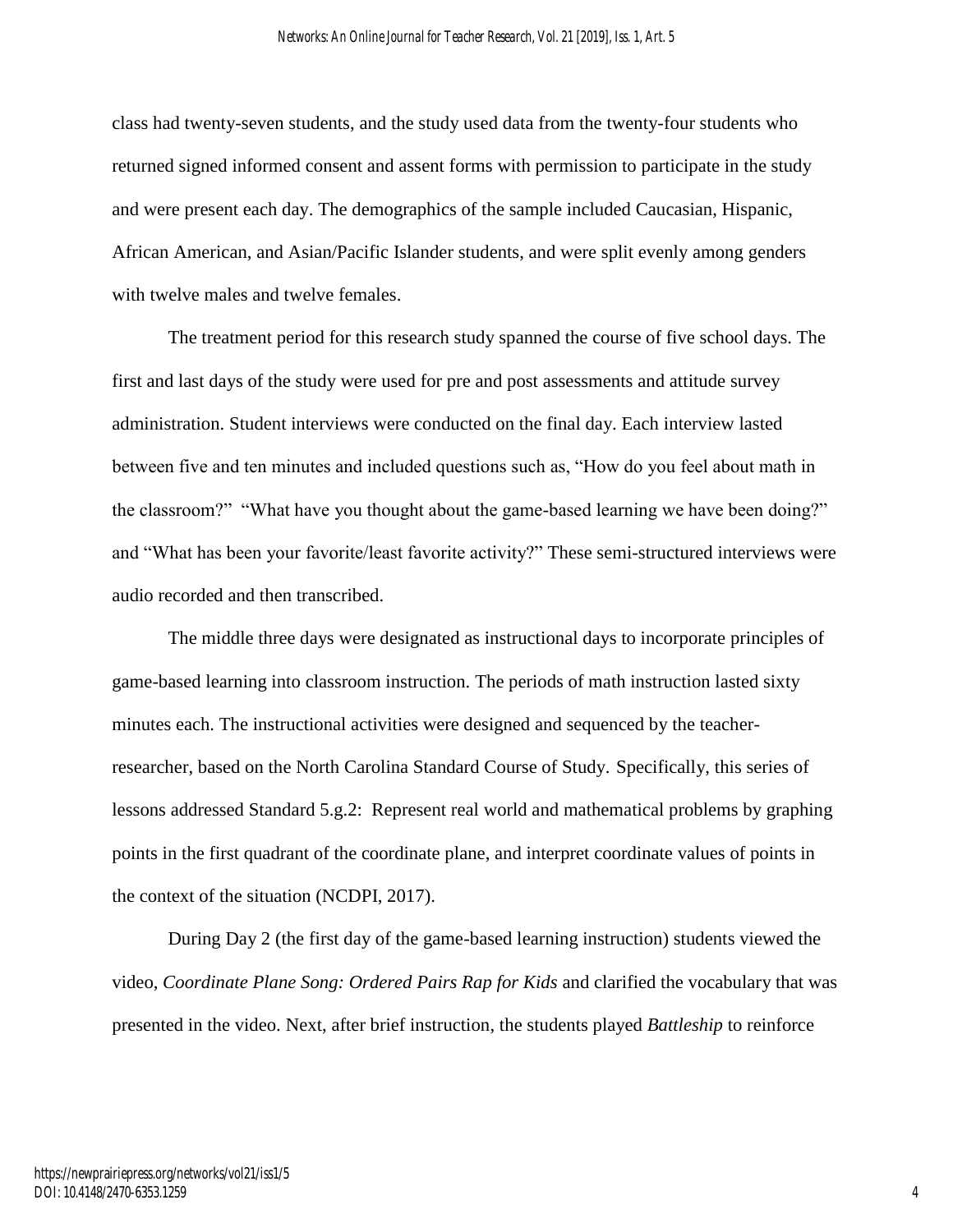their understanding of ordered pairs. The goal of this lesson was for students to learn vocabulary and skills in graphing points in the first quadrant.

On Day 3, the students were asked to identify at least fifteen points on a coordinate grid and write a creative story using the emojis at those grid points to describe their coordinate path in their Emojilicious Coordinate Story. The goal of this lesson was for students to apply their knowledge of ordered pairs in a creative writing context. See Appendix B.

On the final day of instruction, students rotated through a set of five stations including Dice Game, Mission: Zombies, Connect Four, Finger Twister, and City Planner. Each of the stations asked students to use their knowledge of ordered pairs to think critically and develop a strategy for the particular activity. The goal of this lesson was for students to apply their knowledge of ordered pairs in a problem-solving context.

#### **Data Collection**

In order to examine the effect of game-based learning on student attitude and achievement, data were collected from interviews, video recordings, field notes, surveys, and pretest, midtest, and posttest assessments.

**Measures of Attitude.** Data on student attitude toward mathematics were collected through daily surveys, student interviews, still photographs, and researcher field notes.

**Daily Attitude Survey**. The daily Attitude Survey was created by the teacher-researcher and contained three questions to gauge student feelings toward the daily lessons and mathematics in general. These followed the guidelines for a basic Likert-scale survey (Gay, Mills & Airasian (2012). These three questions were, (1) Circle the emojis that represent how you feel about today's lesson (feel free to circle more than one), (2) Circle the emojis that represent how you feel about math in general (feel free to circle more than one), and (3) What else would you like to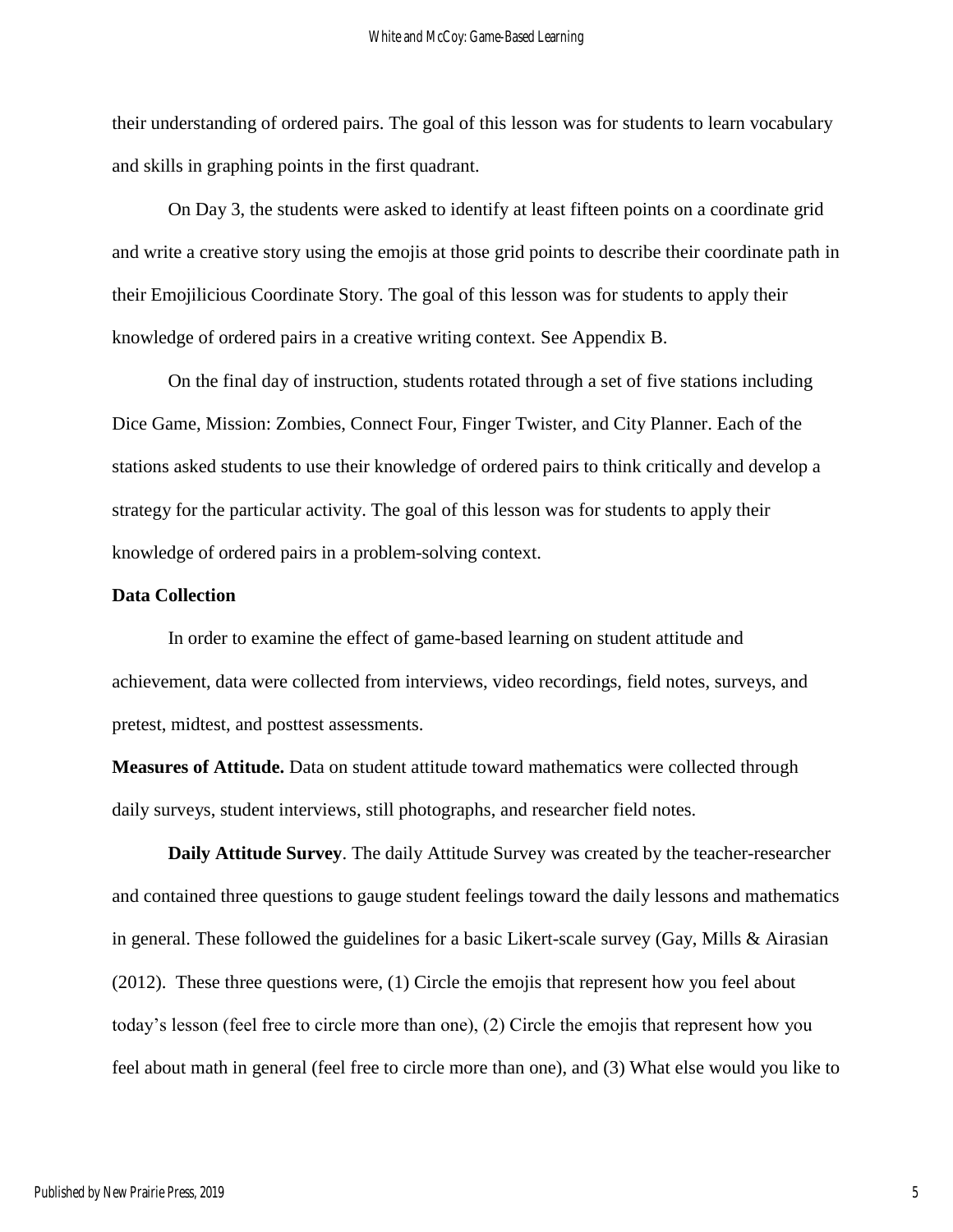tell me about learning math? For the first two questions, students were provided with emojis that correspond to each of the words: unhappy, worried, bored, surprised, good, happy, and other. For the final question, the students were given two lines to freely express anything else they wished to include in the survey. See Appendix A. This first survey was used as an initial baseline of each individual student's feelings toward everyday math lessons and math lessons in general. The teacher-researcher also gave the students ten minutes to respond to the survey after each day of the action research instruction.

**Student Interviews.** On the day following the game-based instruction, the researcher pulled out individual students to interview them about their attitude toward game-based learning and mathematics. Seven students were purposefully selected based on their daily interactions in class, responses to the survey, and achievement in ordered pairs. Each interview lasted between five and ten minutes and included questions such as, "How do you feel about math in the classroom?", "What have you thought about the game-based learning we have been doing?", and "What has been your favorite/least favorite activity?" These semi-structured interviews were audio recorded and then transcribed. Finally, the teacher-researcher used open, axial, and selective coding methods to select major themes on student attitude from all of the interviews.

**Still Photographs and Researcher Field Notes.** Each day, as the students were completing the assigned activity, the teacher-researcher circled the room and took photographs of the students. Following instruction, the teacher-researcher reviewed the various photographs and compared them to her field notes for that day. She looked specifically for details and trends that would help her to further understand student attitude toward the lesson, and mathematics in general. These details include, but are not limited to, the facial expression of students, body language of students, and number of students actively participating in the activity.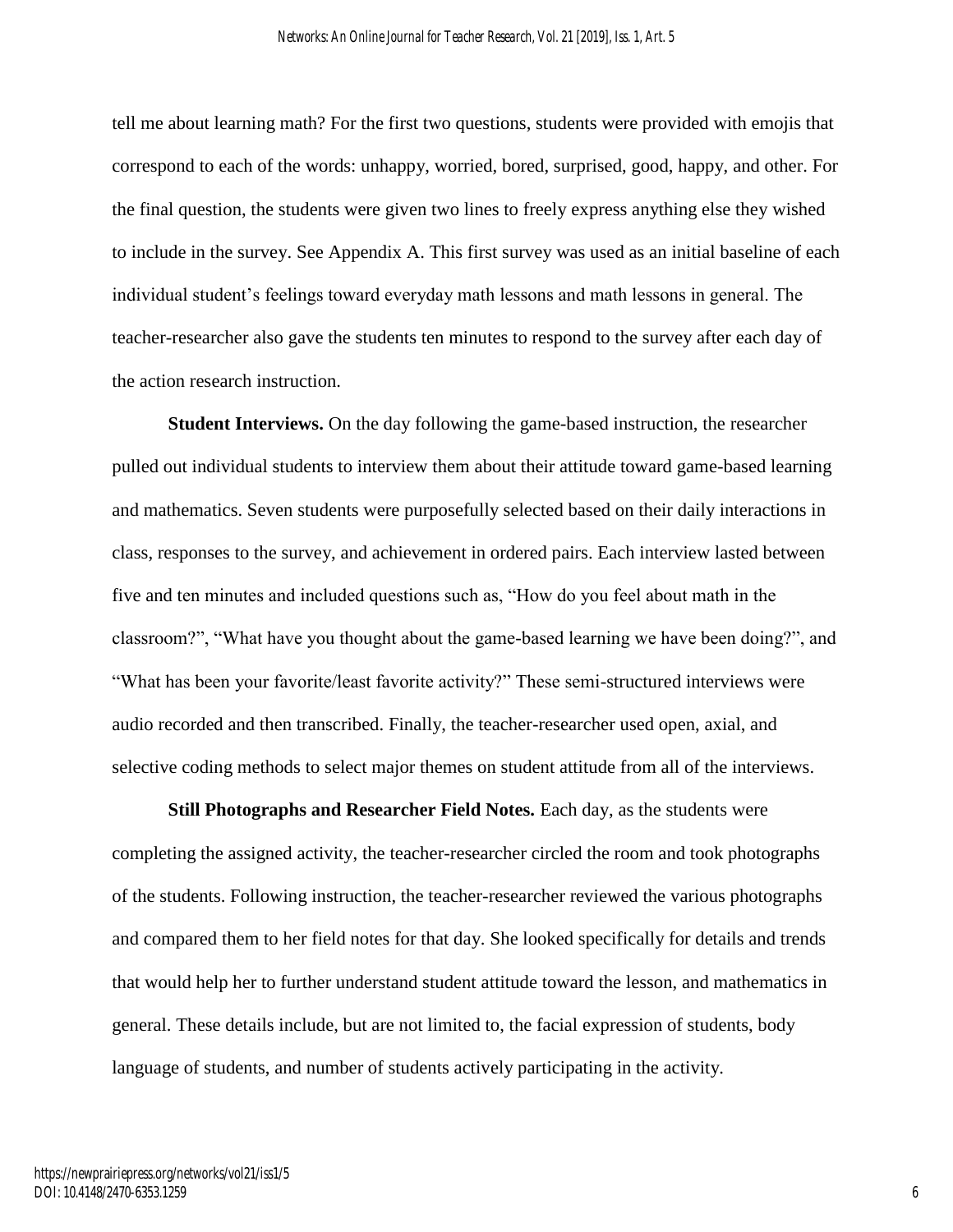**Measures of Achievement**. Data on student achievement in ordered pairs were collected through student assessment, student artifacts, video recordings, and researcher field notes.

**Student Assessment**. Student assessment data were collected through a unit-specific pretest, midtest, and posttest. The pretest was administered by the teacher-researcher at the start of the class on the first day of instruction. Based on the state standards, the pretest contained ten questions. The first five questions asked students to name an ordered pair from a point on a graph, while the final five asked students to plot a point on a graph using only the name of the ordered pair. Students were given ten minutes to complete the assessment.

The midtest occurred on day two of instruction and was comprised of a cross-curricular game-based activity that asked students to identify at least fifteen points on a coordinate grid and write a creative story using the emojis at those grid points to describe their coordinate path. The researcher allowed students forty minutes to complete the entire activity. These Emojilicious Coordinate Worksheets were then graded on the accuracy of the placement of student coordinate points and the corresponding details that the students described in their coordinate stories. Twenty-three students with permission to participate in the research were in class and able to complete the midtest activity. A class average was computed from all of the students' scores.

The posttest was administered by the teacher-researcher on the day following completion of the unit. The posttest was identical to the pretest that was given to the students at the start of the unit. This consistency in the two assessments allowed the researcher to determine how much growth each student made throughout the unit. Students were given ten minutes to complete the assessment. Twenty-four students with permission to participate in the research were in class and able to take the assessment. A class average for the posttest was computed and compared with the scores on the pretest and midtest.

7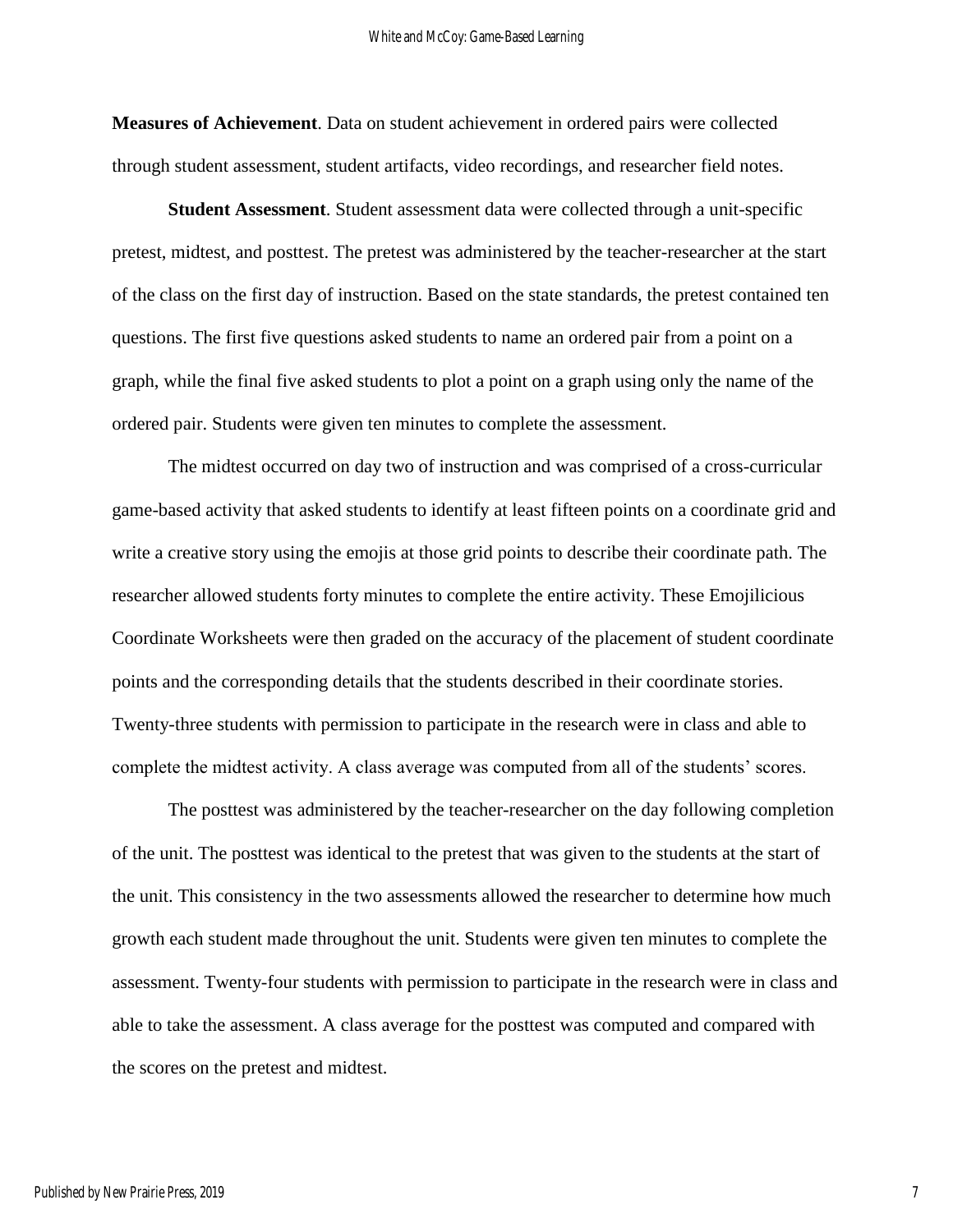**Student Artifacts**. Student work from all daily activities was collected at the completion of the class period. These artifacts include, but are not limited to, the Battleship activity sheets, the Emojilicious Coordinate Stories, the coordinate plane guided notes, the City Planner worksheet, and the zombie hunting activity. The researcher examined the student work for trends in achievement among the students. Some of these trends included common student errors, percent completion, attention to detail, and overall grade for each piece of work.

**Video Recordings.** During the daily classroom activities, the teacher-researcher walked around the room with a notepad and made bullet point notes based on student engagement, student participation, and students' interesting comments or ideas. Following the data collection period, the teacher-researcher coded these notes for themes surrounding student achievement. Additionally, the teacher-researcher positioned a still video camera in the classroom each day to record teacher instruction and daily activities. As the teacher-researcher reviewed the data, she examined the videos and made notes on any details or student comments that she missed during her field notes for that day.

#### **Results and Discussion**

#### **Measures of Attitude.**

#### **Daily Attitude Surveys.**

The questions on the survey were examined for common trends through open, axial, and selective coding methods. The baseline set of surveys, handed out before game intervention, was coded separately from the post-intervention set of surveys. Average percentages were calculated from the twenty-four students who took the survey each day. On these baseline surveys, fiftyfour percent of students mentioned they disliked math, while sixty-seven percent of students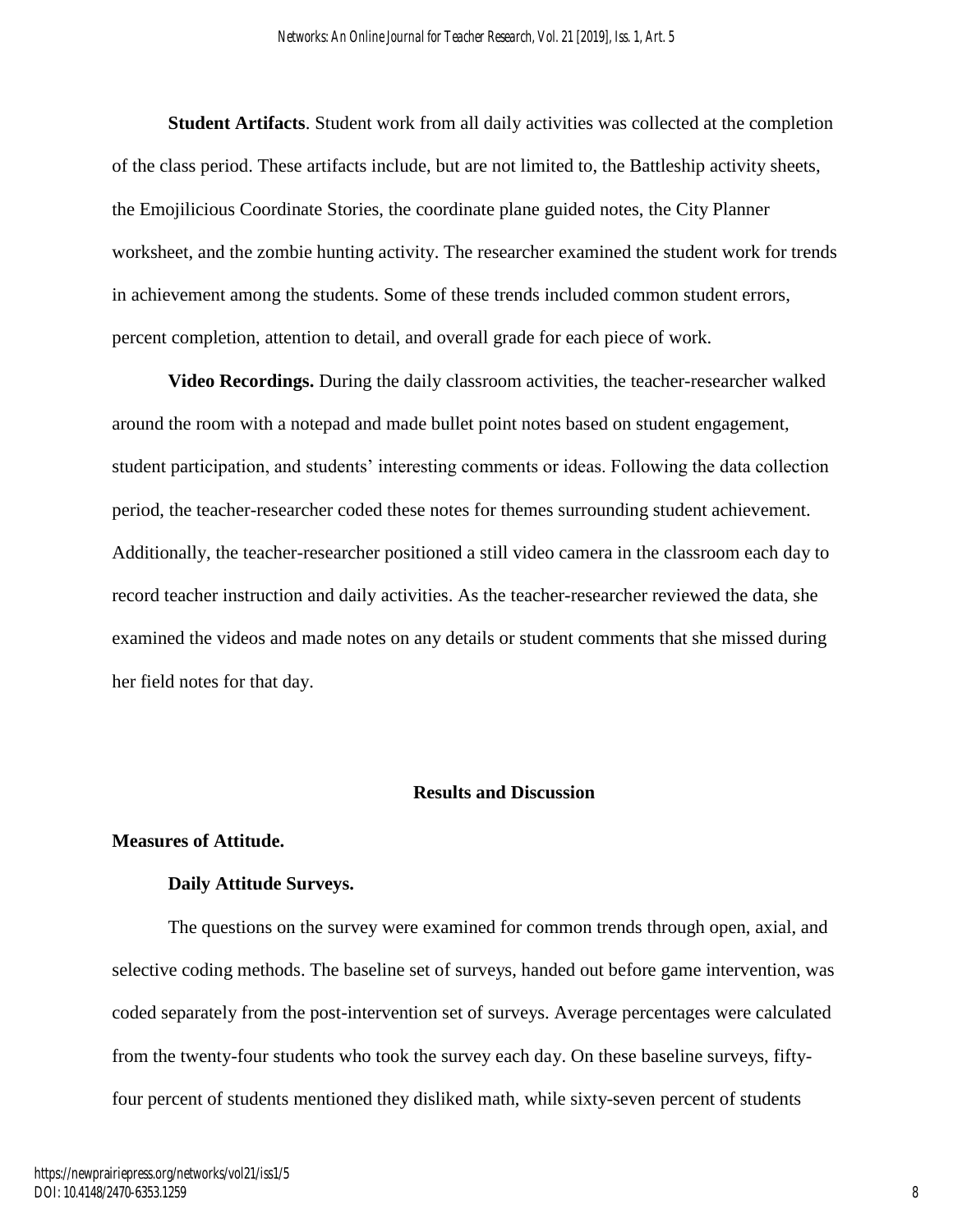wrote they were bad at math. Only seventeen percent of students who participated in the survey said they enjoyed math. When examining the Likert-scale questions, eighty-three percent of students circled unhappy, worried, or bored about their feelings toward math on the baseline survey. Ninety-two percent of students' comments and reactions grew more positive each day. By the final day of instruction, one hundred percent of students indicated they felt either good or happy about math.





The results from the survey were overwhelmingly positive. The data revealed that not only did the students enjoy the game-based learning practices, but they also began to change their entire attitude about mathematics in general.

**Student Interviews.** All seven of the students pulled out for individual interviews commented on how much more they enjoyed math when it was taught in the form of a game. The three major trends that arose from the interviews were increased growth mindset, problem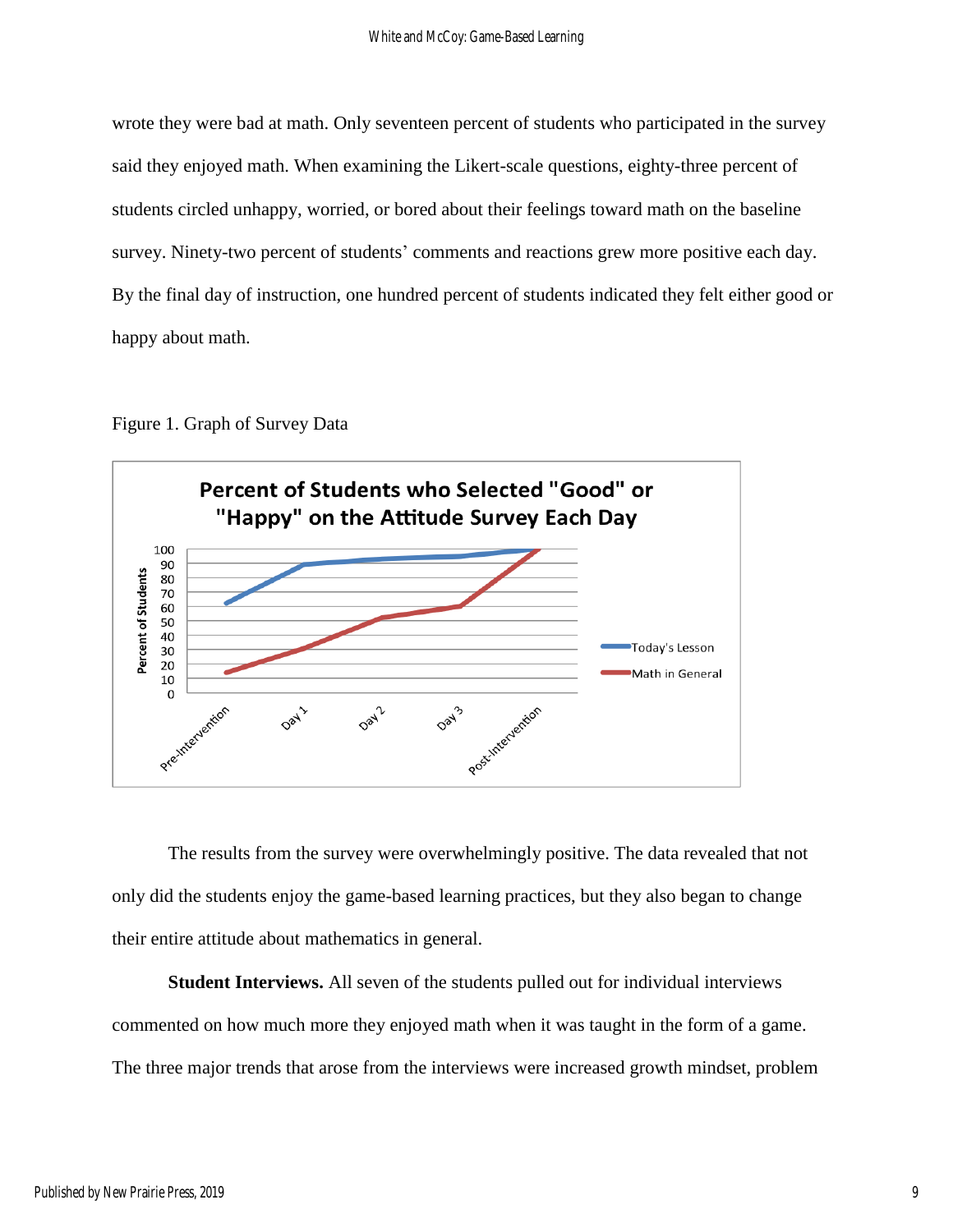solving skills, and student engagement. In terms of growth mindset, the students made comments such as, "I am getting so much better at math now," and "I learned a lot about ordered pairs. I didn't know it was possible but I understand so much more now." These comments show that the students have begun to view their math ability as fluid, or something that could be developed through hard work and dedication. Many of the students who originally believed they were simply bad at math claimed in their interview that they now believe they can succeed with more fun and engaged practice.

Another common theme that arose from the interviews had to do with the problemsolving skills that were strengthened through partner interaction. When asked if the students enjoyed working in partners, one claimed, "Yeah, I like working in partners 'cause I think differently from a lot of people. So having a partner is great because if I think one way about something and they think a different way, we can put our ideas together and hopefully get something right." Many other students echoed this sentiment with comments such as, "I liked being able to talk out loud while I was thinking," and "my partner got confused one time but I helped her think through her mistake."

The final common trend from student interviews was increased student engagement during various classroom activities. Some of the comments that expressed this sentiment were, "I feel good about using games to get kids to learn math in a fun way," and "learning math is not my favorite but this week I loved it! Usually I don't, but this week was great." Another student added, "learning math can sometimes be hard and stressful and I have problems with stressing. When I get too stressed or worried my asthma gets bad and that scares me." However, "this week made math feel like there was no pressure because everyone was having fun while they were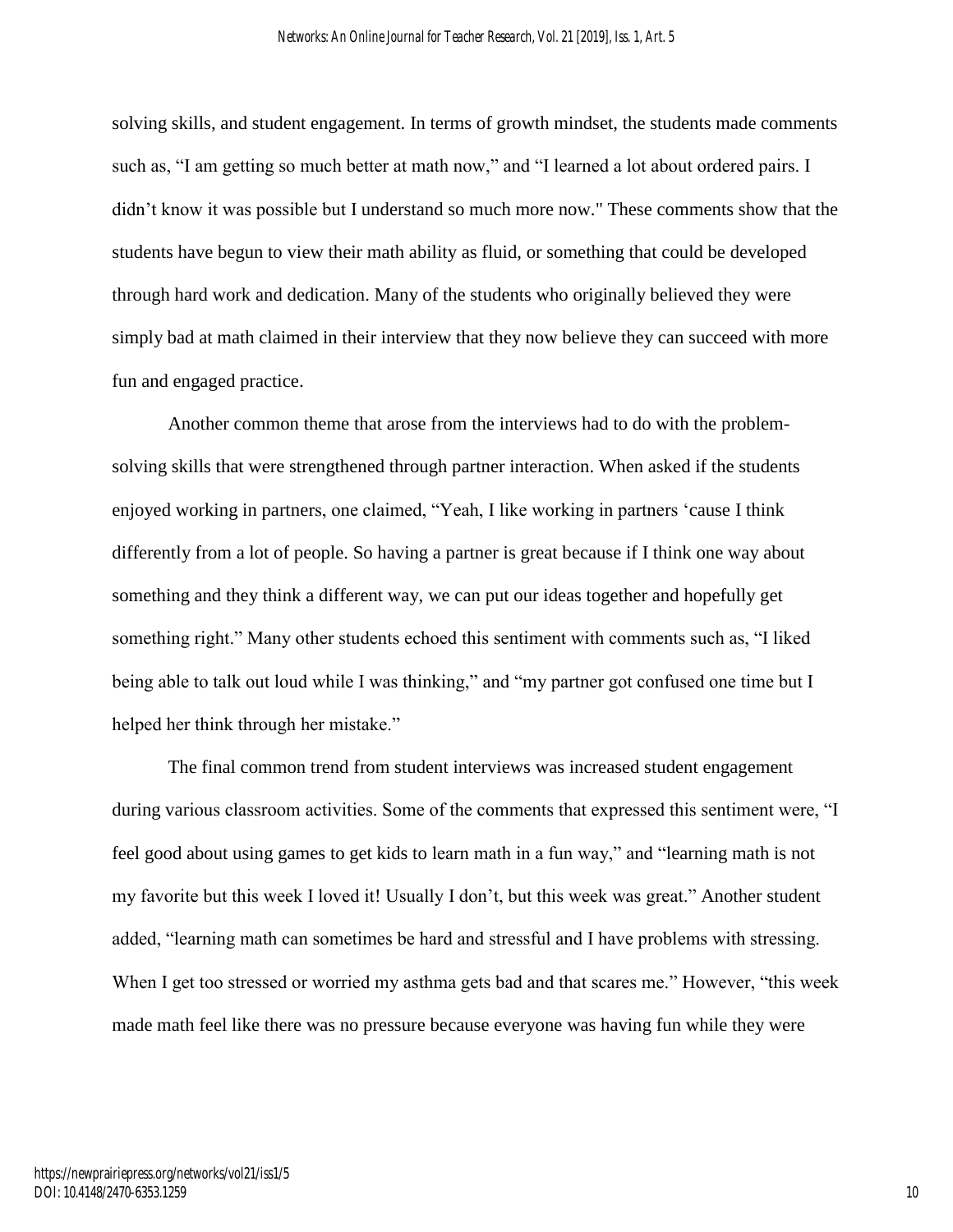learning". She mentioned that the game-based style of the math lessons increased her enjoyment of mathematics and her willingness to try.

**Still Photographs and Researcher Field Notes.** Each day during instruction, the researcher circled the room and briefly noted comments about student attitude. While these notes carried important information with which the researcher could use to look back at each day, they contained very limited data on whole-class student attitude. On the other hand, the pictures that were taken daily on the digital camera revealed details about daily student attitude. Of the seventy-three photographs that were taken by the researcher during the course of the unit, there are four wide shots of all the students in the room that are very telling in terms of student engagement and achievement. In each of these photos, every visible student is completely on task.

#### **Measures of Achievement.**

**Content Assessment.** Data on student achievement in ordered pairs was collected through student assessment at pretest, midtest, and posttest. See Figures 2 and 3. The average student score on the pretest assessment was 55.95 percent. This average was calculated from the scores of the twenty-three students who took the pretest. The scores for the pretest ranged from fifteen to seventy-five percent.

On the midtest assessment, the average score was 86.38 percent. This score was calculated from the twenty-three students who were present to complete the midtest assignment. The scores for this midtest ranged from sixty-five to one hundred percent. Twenty out of twentyone students who completed both the pretest and the midtest saw an increase in their score from one to the next. The average increase from the pretest to the midtest for all individual students was 29.68 points.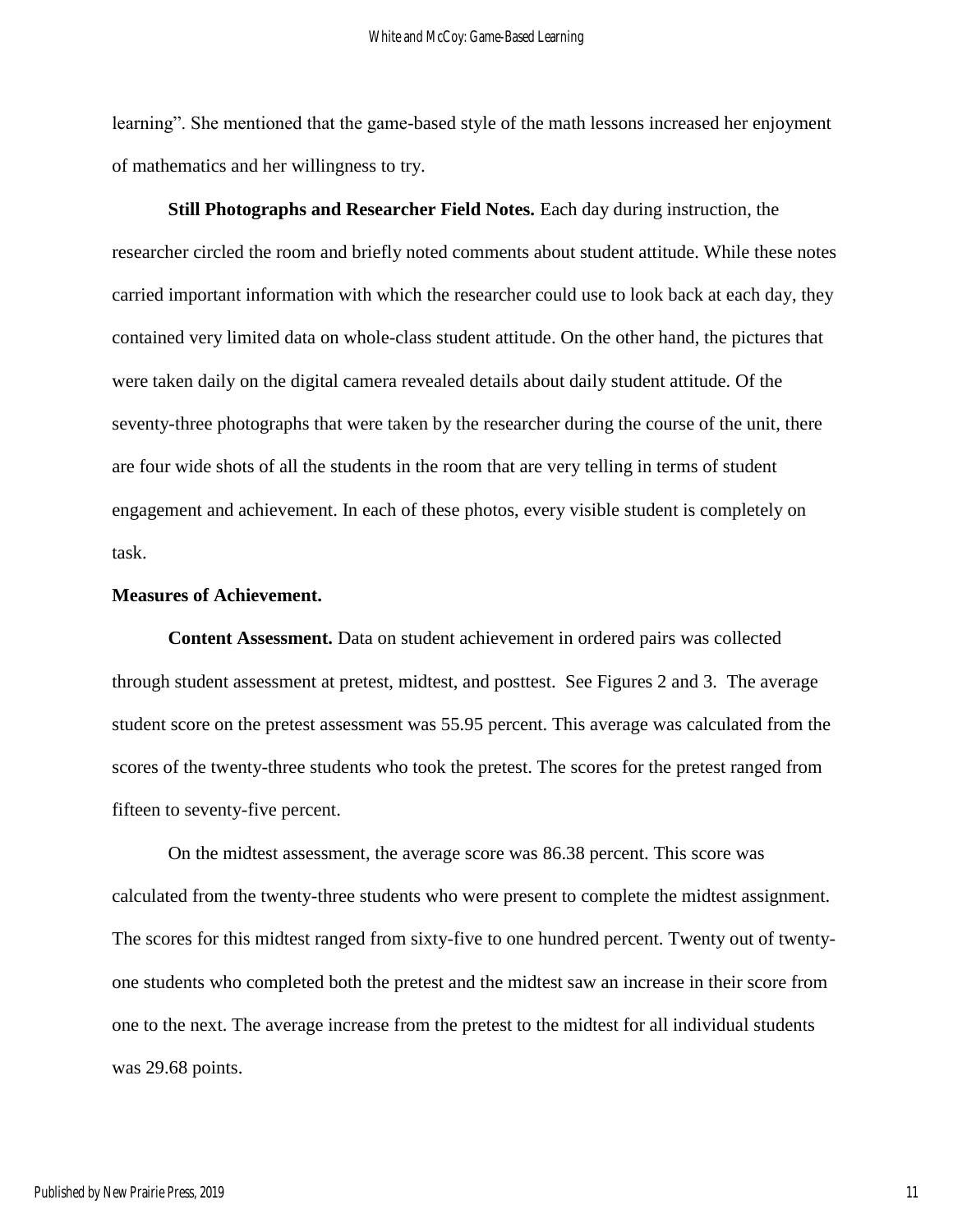The average posttest score was 96.14 percent. Twenty-four students were present to take this posttest in class. The scores for the posttest ranged from seventy-five to one hundred percent. All students, with the exception of one, saw a large increase in their score from the pretest to the posttest. The average individual score increase was 39.5 points from the pretest to the posttest.





Figure 3. Change in Student Scores

| <b>Assessments</b>             | <b>Average Change in</b><br><b>Individual Student Score</b> |  |  |
|--------------------------------|-------------------------------------------------------------|--|--|
| Pretest $\rightarrow$ Midtest  | 29.68%                                                      |  |  |
| Midtest $\rightarrow$ Posttest | 9.57%                                                       |  |  |
| Pretest $\rightarrow$ Posttest | 39.50 %                                                     |  |  |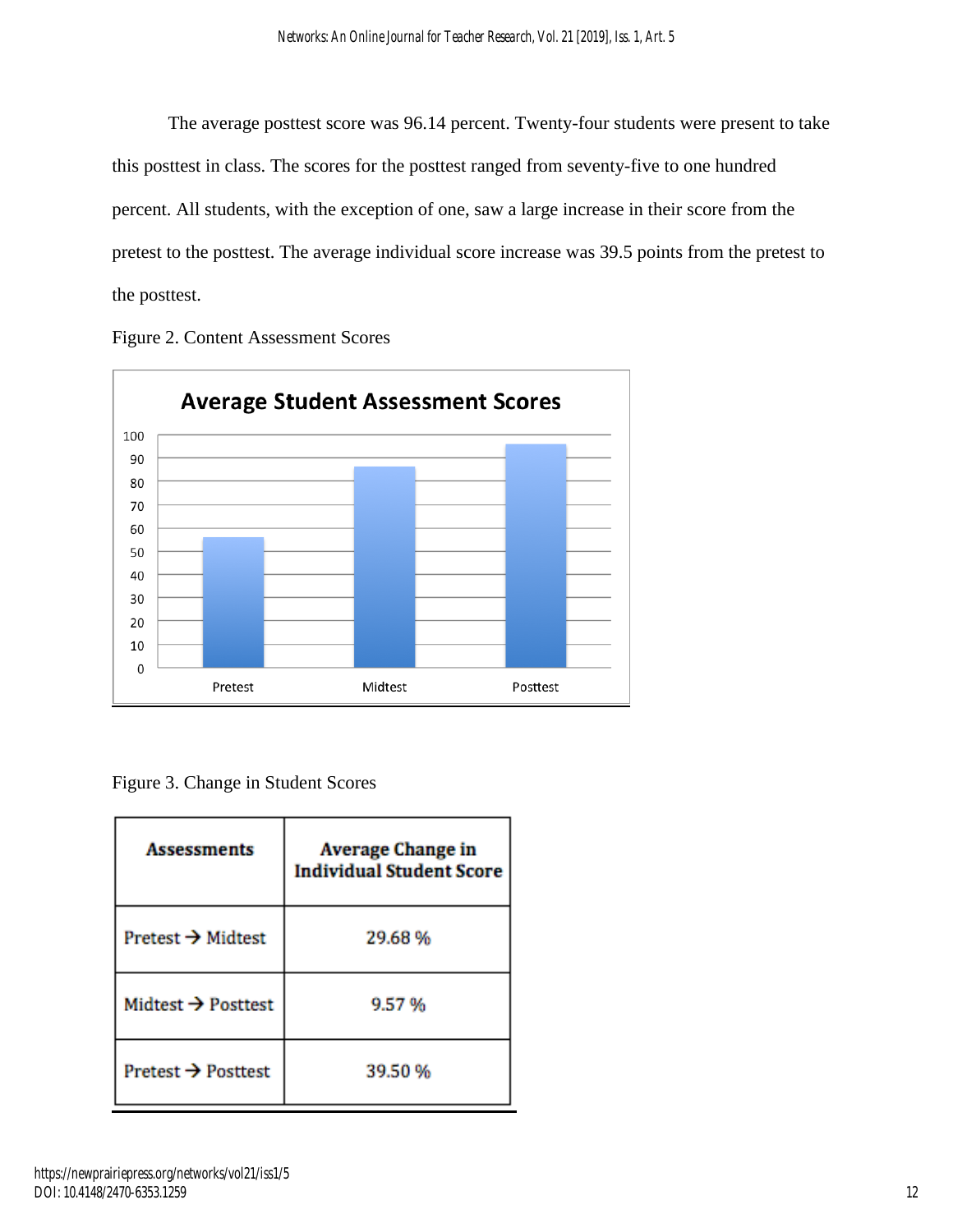**Artifacts.** The many artifacts consisted of all the written work that was done by the students throughout the week. These worksheets and assignments were then examined by the researcher and given a grade both for effort and for accuracy. On the first day of instruction, the students all played Coordinate Battleship and handed in their worksheets at the end of class. The class average for the battleship activity was an 84 percent. On the final day of instruction, the students rotated through five separate stations where they completed various activities and games dealing with the coordinate plane. The students demonstrated proficient knowledge of ordered pairs during the various games and worksheets. There were only 11 worksheets out of a total of 122 that contained any errors with the ordered pairs. This would translate to a class average of 91 percent for the day.

**Video Recordings.** Throughout instruction, the video camera picked up on many comments and conversations the teacher-researcher would have missed otherwise. The teacherresearcher classified interesting comments from these video clips as either "aha moments," declarations of ease, or peer corrections. The recordings categorized as "aha moments" include student comments such as, "Ohh, that makes sense now," "Oops, I did that one wrong," and "Good point. I didn't think of that before!" These comments are clearly indicative of students thinking through their mathematical understandings. They also show the value of collaborative work as the conversations with peers result in deeper thinking. Some of the comments from the declarations of ease category include, "I'm so good at this kind of math," "Look! We didn't make any mistakes," and "This is so easy." Again, this collaborative context is motivational for students. Finally, some of the most interesting comments in the peer corrections category include, "No, three comma four means over three *then* up four. You had it the other way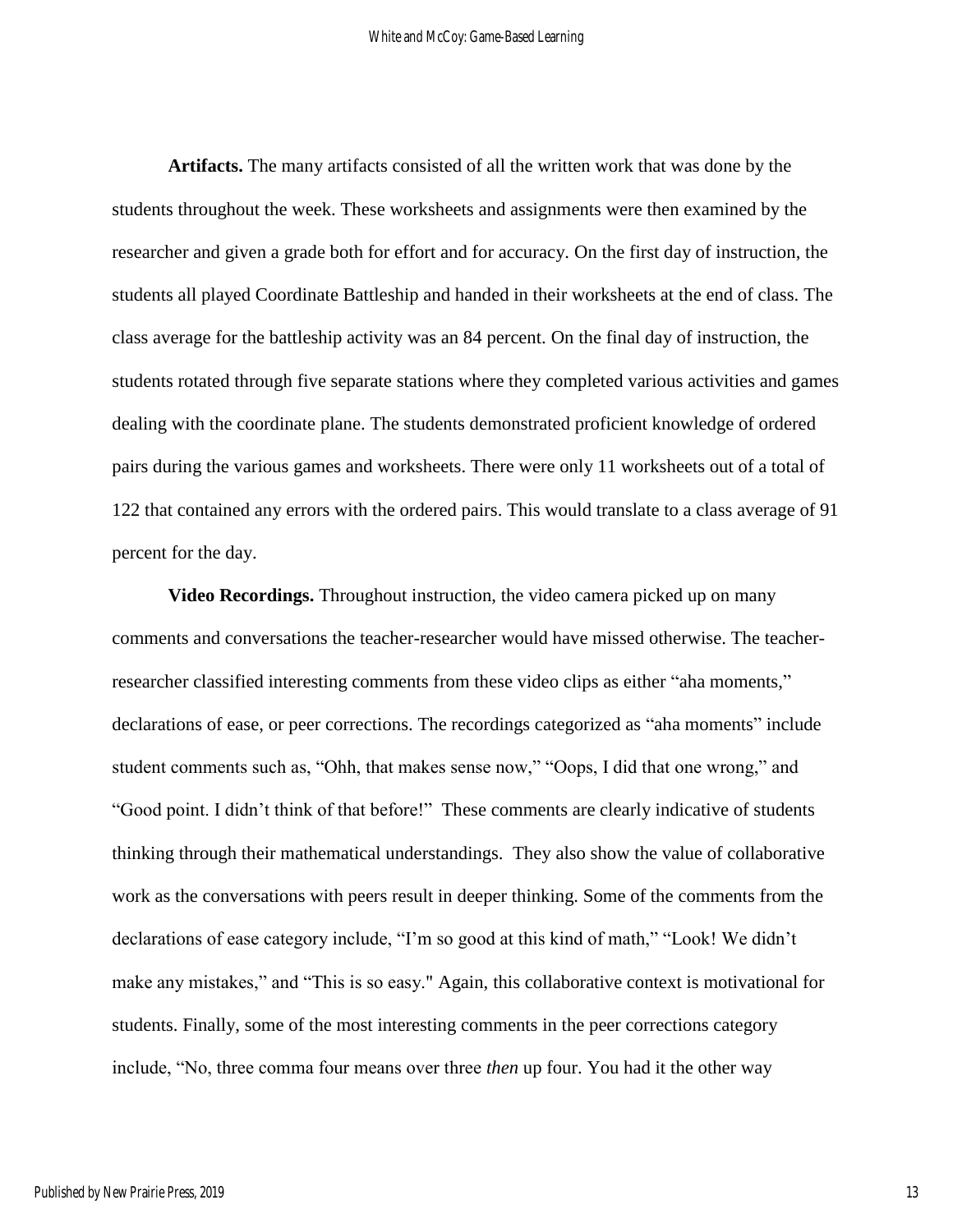around," "I think that ordered pair might be backwards," "Are you sure I didn't sink your ship yet?" and "Did you double check number six?" So, competition does not negate collaboration. Students worked together to clarify their understandings.

#### **Conclusion**

In the interviews and surveys, many of the students expressed an initial aversion to math that was lessened throughout the course of the game-based learning. They spoke of a looming sense of fear toward daily math instruction. These feelings of math anxiety that students expressed closely resembled those described by Hunt (1985). The negative attitudes that students felt toward math on the baseline surveys also went along with the research from Leroy and Bressoux (2016), who determined that students who struggle with low math self-esteem are the most likely to have poor achievement in the math classroom.

 Data from student interviews revealed attitudes indicating that incorporation of serious games was successful because the games "make math feel like it's not math," and pushed many students "to work harder than [they] normally would because the work was fun and challenging." The game-based learning process allowed the students to work together to tackle complex, realworld situations. Many of the students commented on how having a partner was very beneficial to their overall success with ordered pairs.

 Students exhibited a clear improvement based on the growth mindset model as described by Boaler (2016). They were more open and resilient as they developed skills and concepts. The comments and corrections that students made during their conversations showed they had developed a fundamental understanding of ordered pairs and the coordinate plane. The students felt comfortable enough with the material and the collaboration to not only correct their partner but to also explain why their partner's thinking was invalid. These various examples, coupled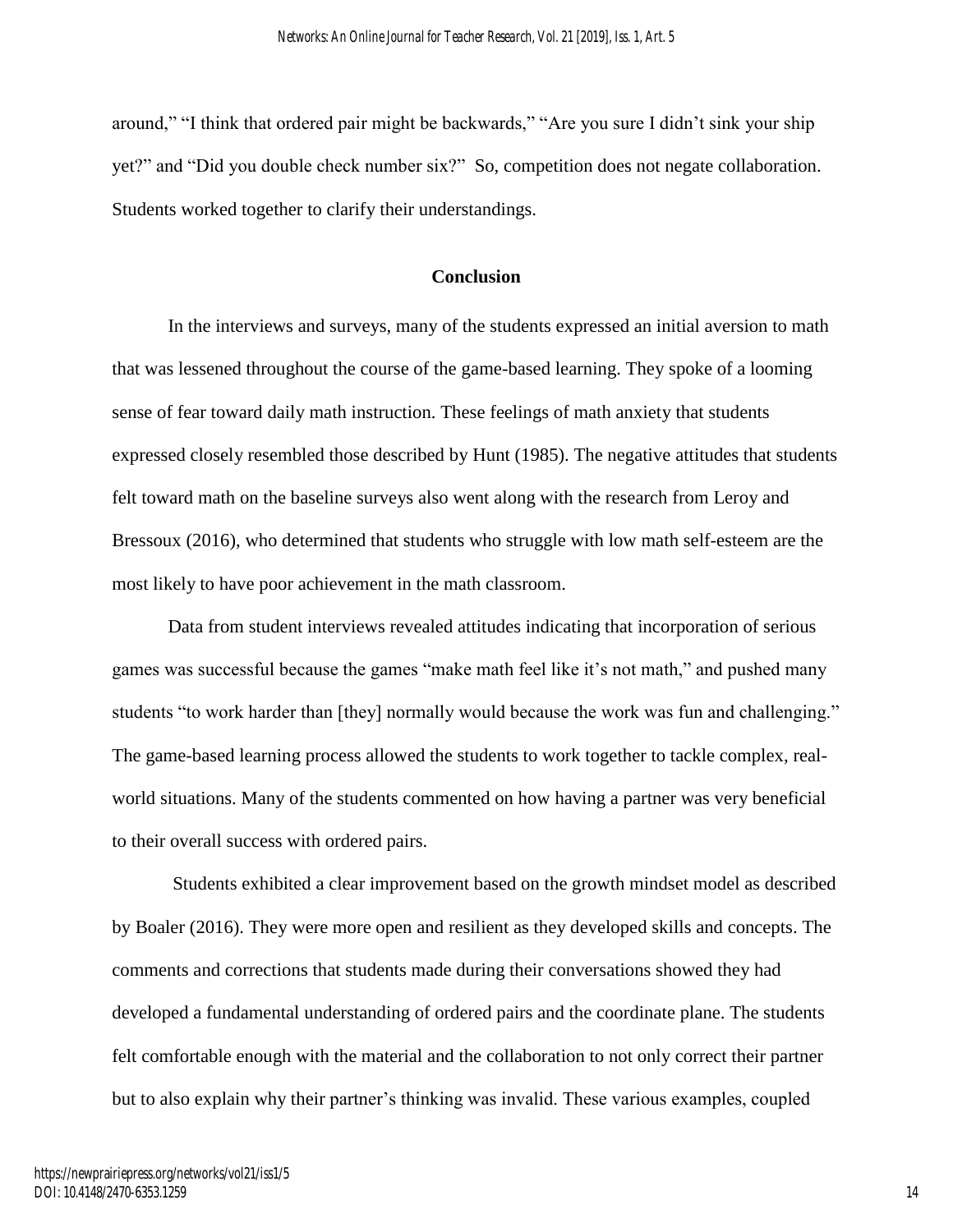with the dramatic increase in students' assessment scores, showed the game-based learning increased both student attitude and achievement in mathematics.

While the results from this study seem to suggest that there is a strong relationship between game-based learning and student attitude and achievement in mathematics, there are important limitations to note. This study was limited in the areas of size, duration, and content. The results from the study represent the findings from one sample of students during one week of the year, focused on one unit of the curriculum. In order to gain more significant insight into the effects of GBL on student attitude and achievement and to control for potential extraneous variables, more research should be conducted.

The results of this study have many implications for teachers and students in the math classroom. The participants demonstrated significant improvements both in their attitudes about math and their achievement in ordered pairs. Thus, this action research study corroborated the literature surrounding the positive impact of serious games on attitude and achievement. These results may encourage other researchers and practitioners to continue investigating. The teacherresearcher author will definitely continue investigating and integrating game-based learning into instruction on a regular basis.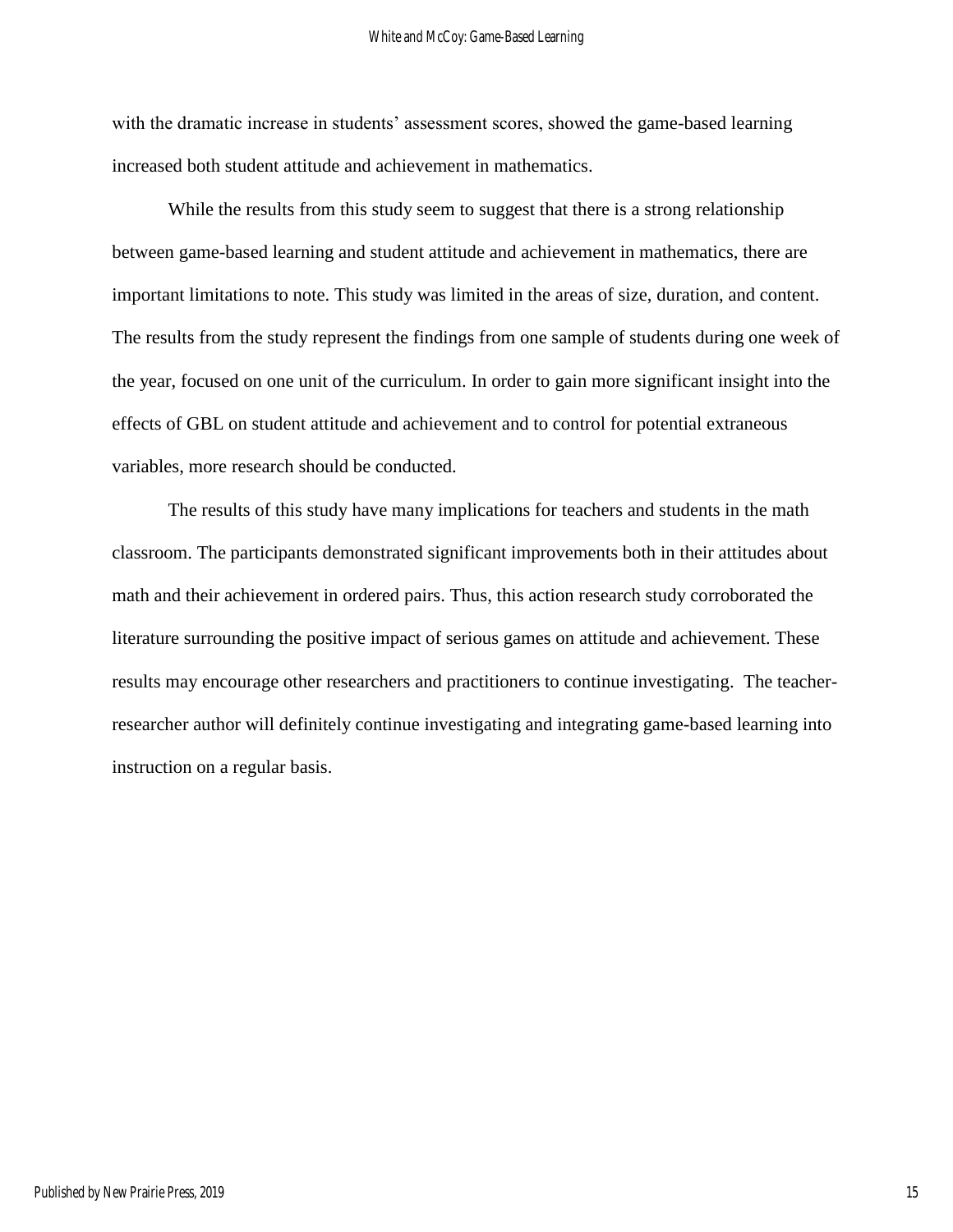#### **References**

- Boaler, J. (2016). *Mathematical mindsets: Unleashing students' potential through creative math, inspiring messages and innovative teaching*. New York, NY: Jossey-Bass.
- Boaler, J. (2014). Research suggests that timed tests cause math anxiety. *Teaching Children Mathematics, 20*(8), 469-474.
- Burguillo, J. C. (2010). Using game theory and competition-based learning to stimulate student motivation and performance. *Computers & Education, 55*, 566-575.
- Cagiltay, N. E., Ozcelik, E, & Ozcelik, N. S. (2015). The effect of competition on learning in games. *Computers & Education 87,* 35-41. http://dx.doi.org/10.1016/j.compedu.2015.04.001
- Cicchino, M. I. (2015). Using game-based learning to foster critical thinking in student discourse. *Interdisciplinary Journal of Problem-Based Learning, 9*(2). doi: 10.7771/1541-5015.1481
- Dossel, S. (2016). Maths anxiety. *Australian Mathematics Teacher, 72*(3), 40-44.
- Gay, L.R., Mills, G.E, & Airasian, P. (2012). *Educational Research.* Boston: Pearson.
- Habgood, M., & Ainsworth, S. (2011). Motivating children to learn effectively: Exploring the value of intrinsic integration in educational games. *Journal of the Learning Sciences, 20*(2), 169-206.
- Hunt, G. E. (1985). Maths anxiety: Where do we go from here? *Focus on Learning Problems in Math, 7*(2), 29-40.
- Janssen, F., Westbroek, H., & Van Driel, J. (2014). How to make guided discovery learning practical for student teachers. *Instructional Science, 42*(1), 67-90.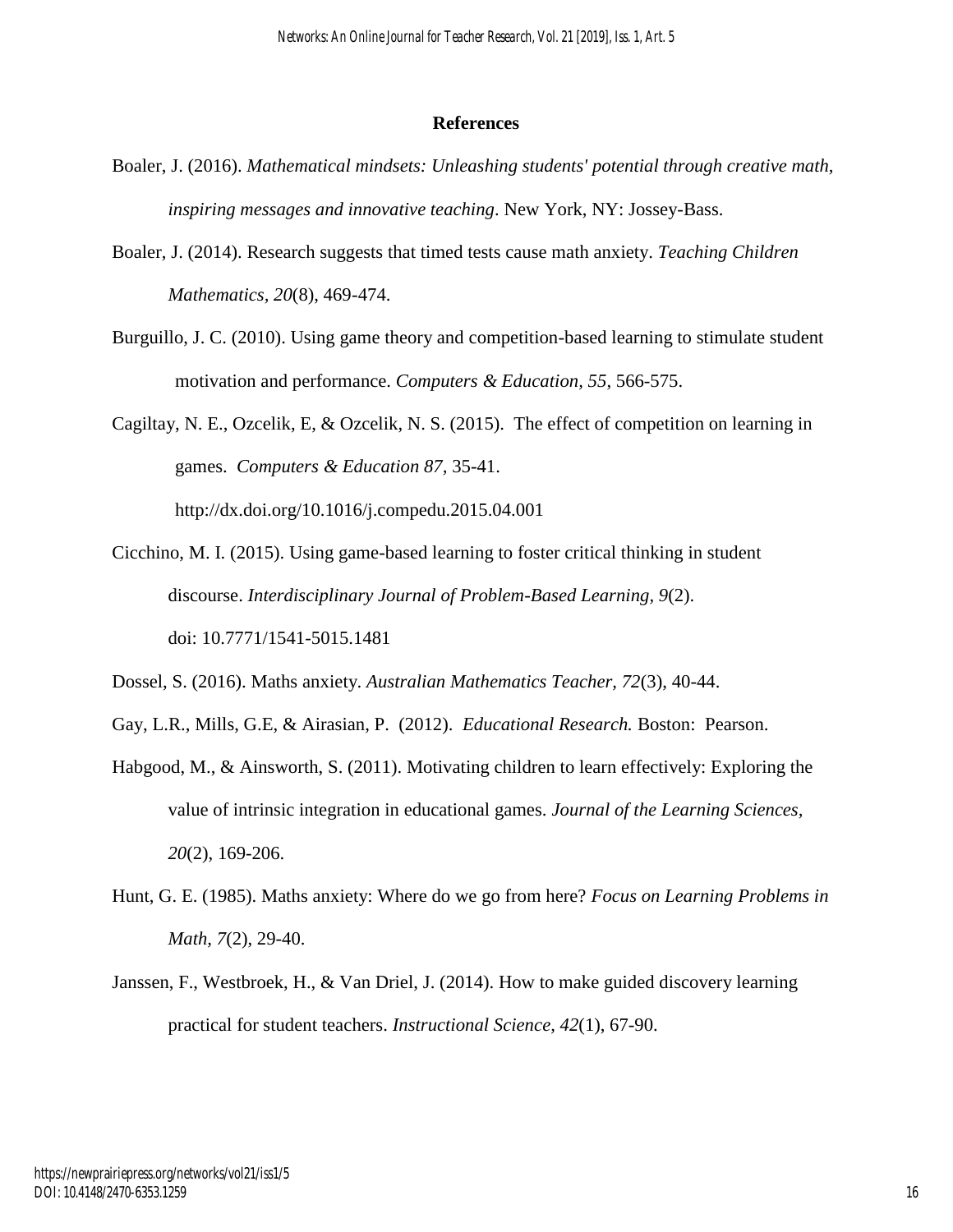- Kebritchi, M., Hirumi, A., & Bai, H. (2010). The effects of modern math computer games on mathematics achievement and class motivation. *Computers and Education, 55*(2), 427- 443.
- Leroy, N., & Bressoux, P. (2016). Does amotivation matter more than motivation in predicting math learning gains? A longitudinal study of sixth-grade students in France. *Contemporary Educational Psychology, 44*(1), 41-53.
- Linder, S. M., Smart, J. B., & Cribbs, J. (2015). A multi-method investigation of mathematics motivation for elementary age students. *School Science and Mathematics, 115*(8), 392- 403.
- North Carolina Department of Public Instruction (NCDPI) (2017). North Carolina Standard Course of Study. Retrieved from http://maccss.ncdpi.wikispaces.net/5th%20Grade%20Standards.

Olson, S. (1999). Videotapes expose classroom faults. *Science, 283*(5408), 1616-1617.

- Reyes, L. H. (1984). Affective variables and mathematics education. *The Elementary School Journal, 84*(5), 558-581.
- Vygotsky, L. S. (1978). *Mind in society: The development of higher psychological processes*. Cambridge, MA: Harvard University Press.
- Young, M., Slota, S., Cutter, A. B., Jalette, G., Mullin, G., Lai, B...Yukhymenko, M. (2012). Our princess is in another castle: A review of trends in serious gaming for education. *Review of Educational Research, 82*(1), 61–89.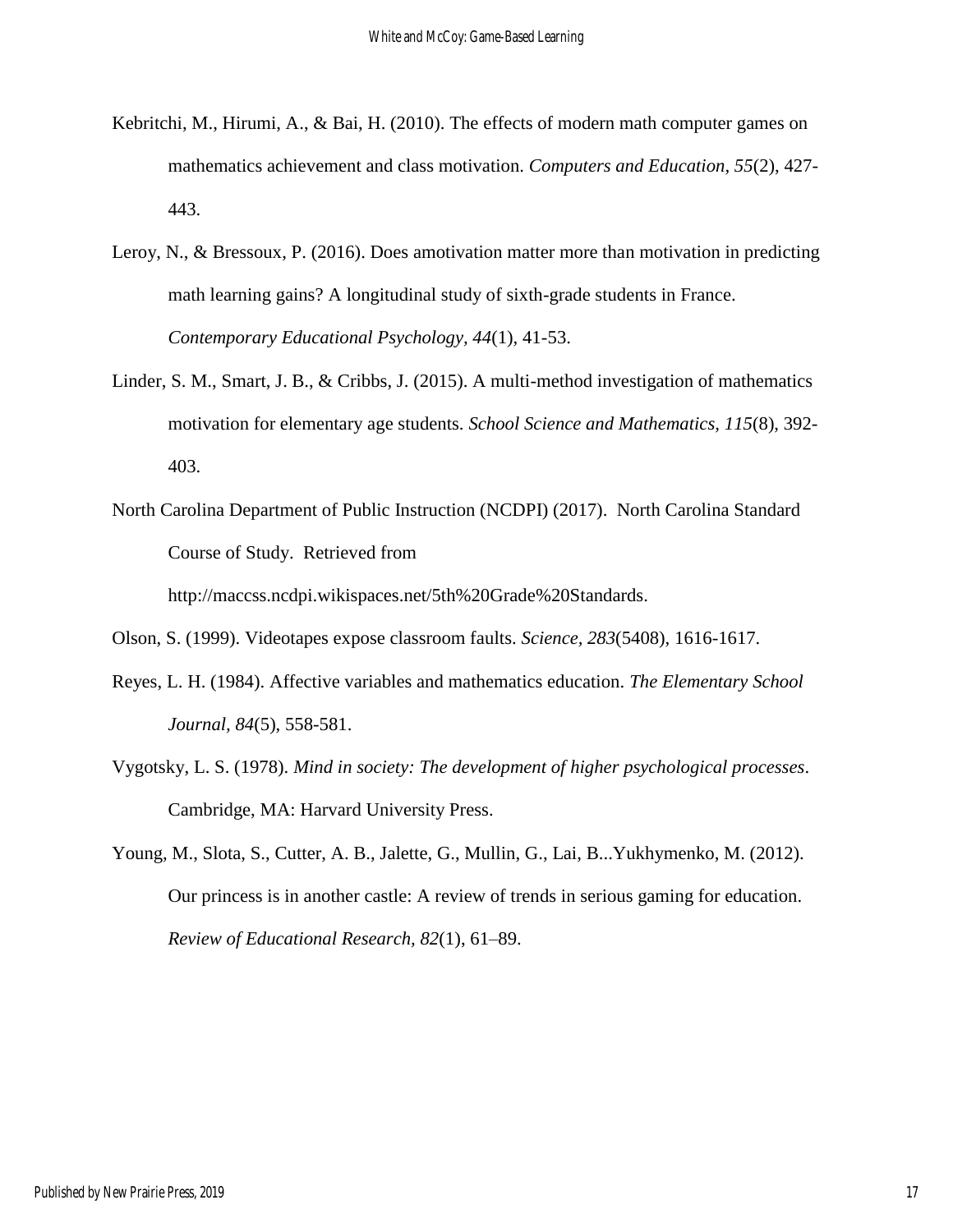

|         | free to choose more than one):                              |       |           |      | 1. Circle the Emojis that represent how you feel about today's lesson (feel  |  |
|---------|-------------------------------------------------------------|-------|-----------|------|------------------------------------------------------------------------------|--|
|         |                                                             |       |           |      |                                                                              |  |
| Unhappy | Worried                                                     | Bored | Surprised | Good | Happy                                                                        |  |
|         | free to choose more than one):<br>∓                         |       |           |      | 2. Circle the Emojis that represent how you feel about Math in general (feel |  |
| Unhappy | Worried                                                     | Bored | Surprised | Good | Happy                                                                        |  |
|         |                                                             |       |           |      |                                                                              |  |
|         | 3. What else would you like to tell me about learning math? |       |           |      |                                                                              |  |